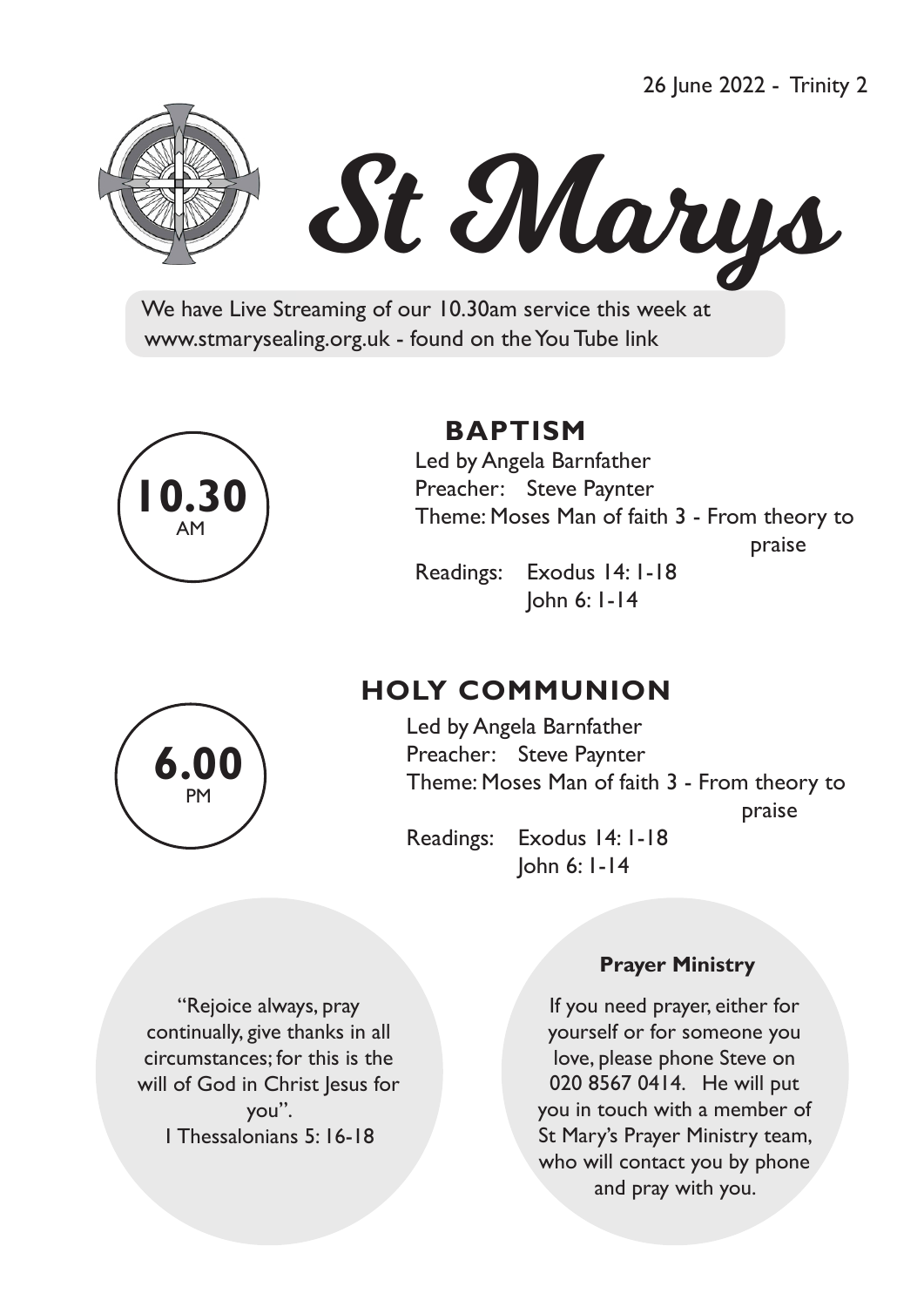On **10 July** we welcome Ben and Katy Ray who will be speaking on their work promoting Neema Crafts in Arusha, and their plans to extend the work of the disabled in East Africa. They will hopefully brings some items from Neema crafts to sell.



## **SERMON SERIES**

On Sunday 12 June we began a new series based on the life of Moses - 'Man of Faith and Man of Prayer'. This will take us right through the summer until the end of August.

Just a reminder that all our morning services are live -streamed, and if you miss a service and would like to catch up with a sermon, they are available on our You Tube channel.

 Matt, Lacey and Micah Pye are coming over for a short visit in early July, and Cath and Chris are hosting an "open house" for anyone who would like to come and meet them, on Friday 8th July at 56 Leyborne Avenue W13 9RA, between 10.30am and 1.00pm. It would be helpful if you could let Cath and Chris know if you would like to come along, by emailing them on ccam.pye@gmail.com or texting Cath on 07891 778083.

 The Ealing Transition theme this month is Ealing's chronically polluted air, and what we can do to combat it. Speakers will include:-

Dr Ian Mudway is a senior lecturer in the School of Public Health at Imperial College London.

Andrea Carnevale, is a local campaigner for air quality in schools with Chiswick Oasis.

Rosamund Kissi-Deborah is a British grassroots campaigner who raises awareness of asthma and the health problems that can be caused by air pollution.

 The event will be held at 7.30pm at St Marys church on 3 July 2022, beginning with presentations and question time with the speakers.

**ST MARY'S CHURCH**, St Mary's Road, Ealing, London, W5 5RH www.stmarysealing.org.uk 020 8579 7134 office@stmarysealing.org.uk Charity number: 1132026 Vicar: Steve Paynter 020 8567 0414